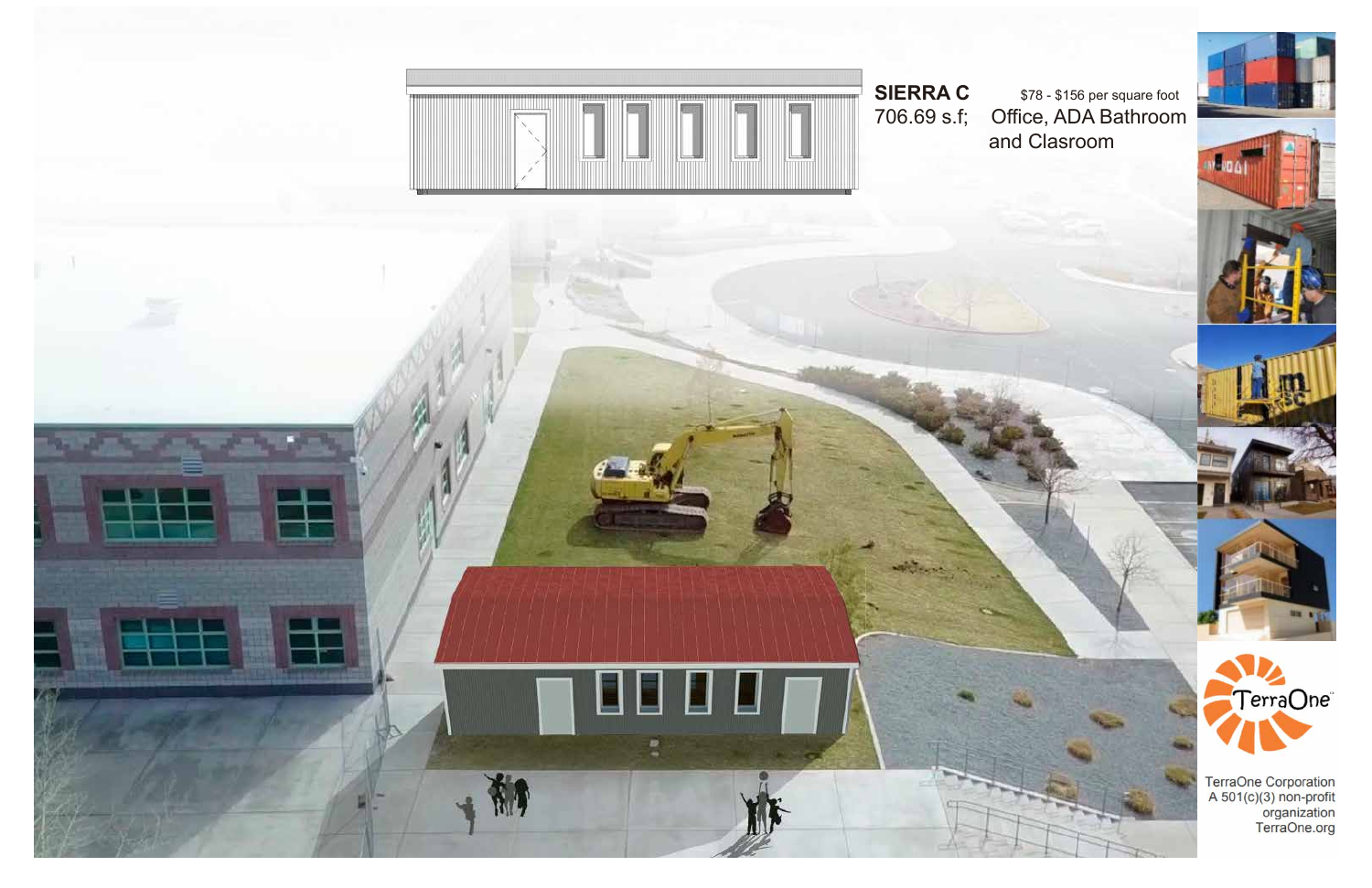





TerraOne Corporation<br>A 501(c)(3) non-profit<br>organization<br>TerraOne.org



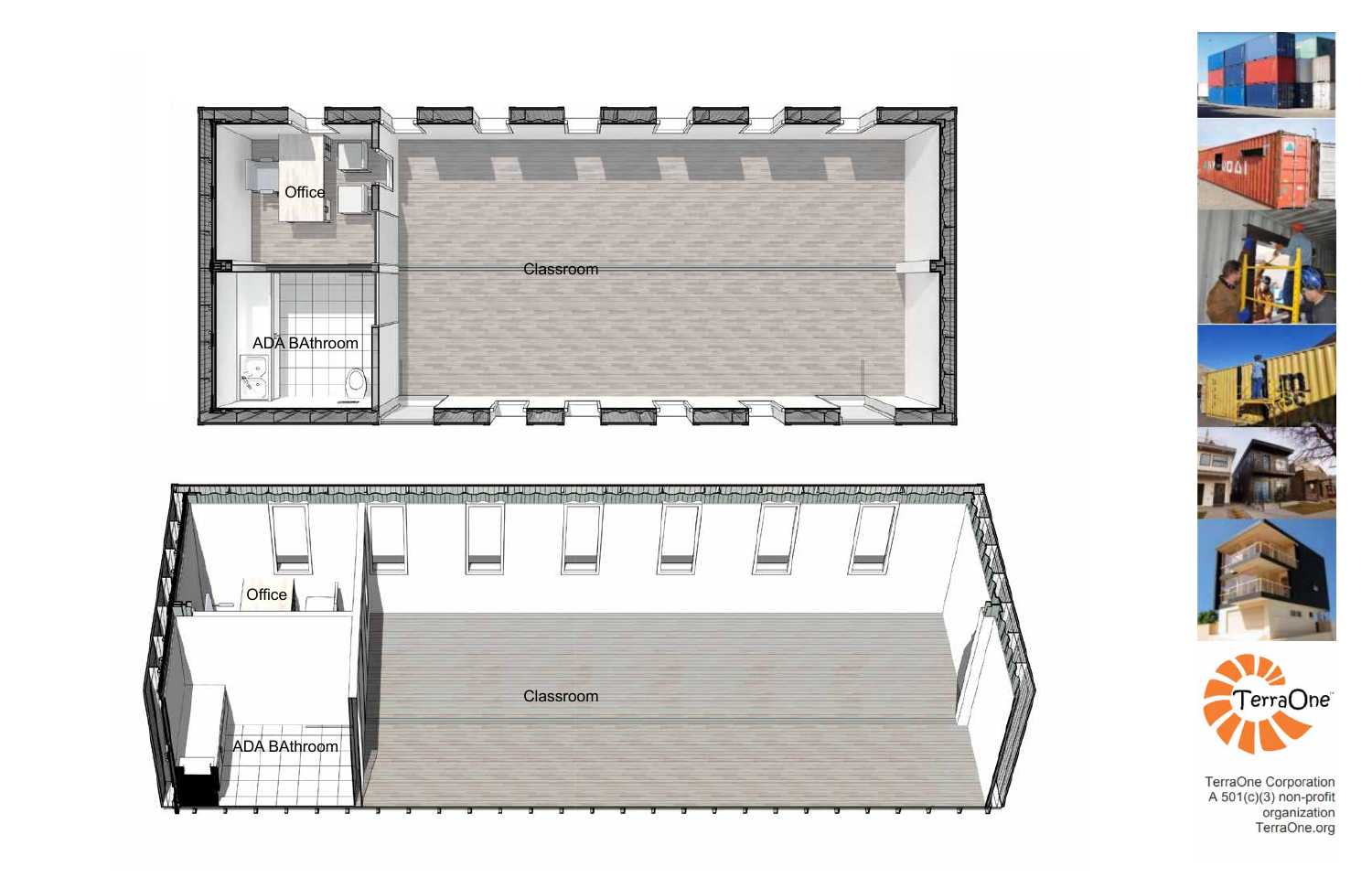

Area 706.69 s.f





TerraOne Corporation<br>A 501(c)(3) non-profit<br>organization<br>TerraOne.org